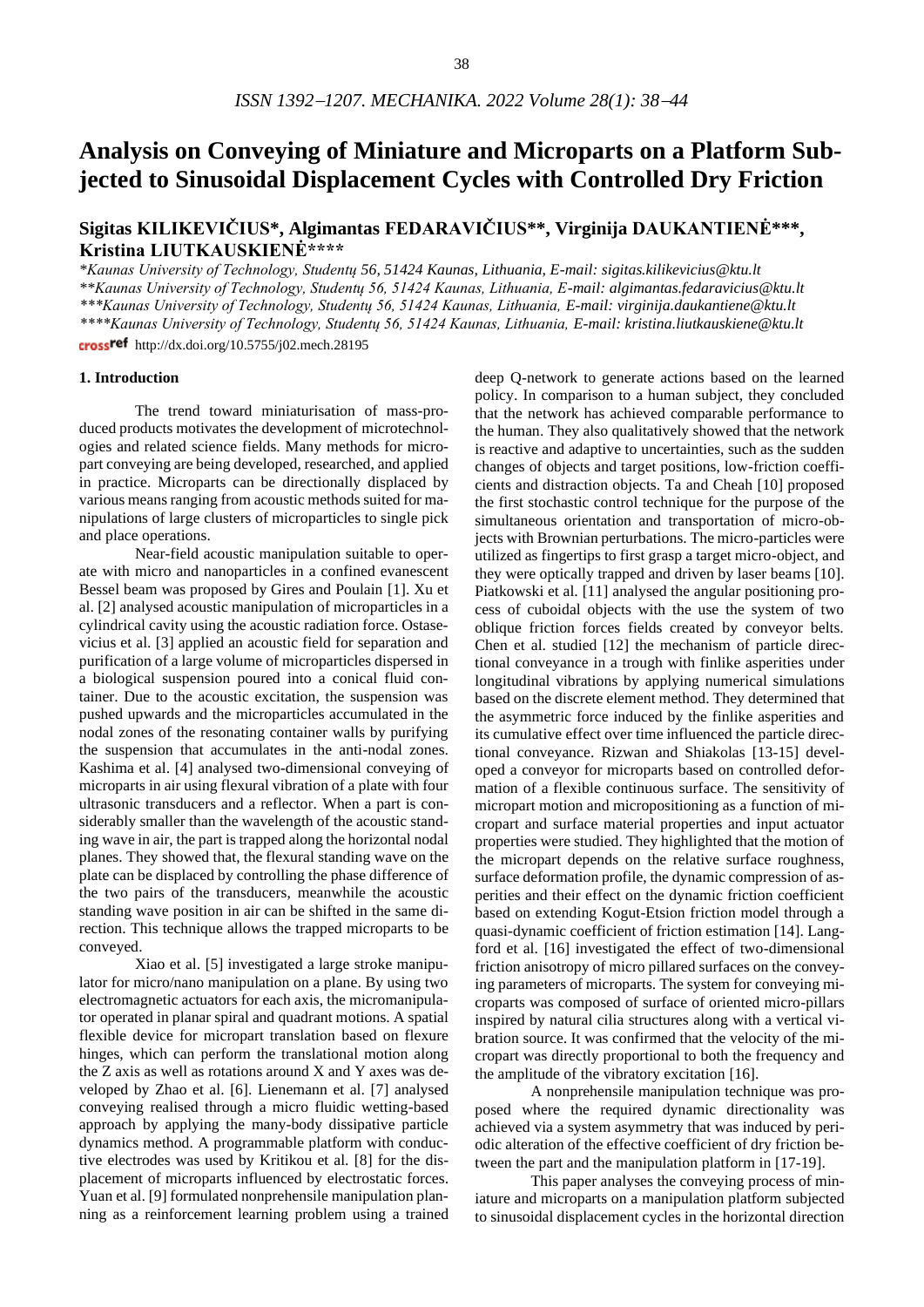platform is controlled. Technically, the coefficient of dry friction can be altered dynamically by utilising high frequency vibrations [20-25]. The aim of the analysis is to determine the influence of frictional properties, friction control and sinusoidal excitation parameters on the characteristics of the conveying process.

#### **2. Modelling of conveying with dry friction control**

#### 2.1. Dynamics of conveying with dry friction control

The dynamic model of part conveying with dry friction control in respect of sinusoidal displacement cycles is shown in [Fig.](#page-1-0) 1.



<span id="page-1-0"></span>Fig. 1 The dynamic model of part conveying with dry friction control in respect of sinusoidal displacement cycles:  $I$  – platform with a possibility to control dry friction; *2* – part for conveyance

The conveying system consists of a horizontal platform excited by sinusoidal displacement cycles:

$$
\xi(t) = A \sin \omega t,\tag{1}
$$

where: *t* is time; *A* is the amplitude of displacement;  $\omega$  is the angular frequency.

The equation of the relative part motion on the platform is as follows:

$$
m\ddot{x} - mA\omega^2 \sin\omega t + F_{fr} = 0,
$$
\n(2)

where: *m* is the mass of the micropart;  $F_f$  is the dry friction force. Applying the Dahl dynamic friction model [26, 27], the dry friction force can be expressed using the following equations:

$$
\begin{cases}\nF_{fr} = \sigma_0 z, \\
\dot{z} = \left(1 - \frac{\sigma_0}{\mu(\tau)mg} zsgn(\dot{x})\right) \dot{x},\n\end{cases}
$$
\n(3)

where:  $\tau = \omega t$ ,  $\sigma_0$  is the stiffness of contact surface asperities; *z* is the state variable interpreted as elastic displacement of the asperities;  $\mu(\tau)$  is the effective dry friction coefficient, which is not constant. With respect of sinusoidal displacement cycles, the dry friction is controlled in the manner presented in [Fig.](#page-1-1) 2. In each of the period of the sinusoidal excitation, the dry friction is being reduced to the  $\mu_2$  value at a phase angle of  $\tau_1$ , and, at a phase angle of  $\tau_2$ , it is being changed back to its nominal value  $\mu_1$  [\(Fig.](#page-1-1) 2). Therefore, in each period of the sinusoidal excitation, the dry friction coefficient is reduced for a fraction, which is expressed as  $\Delta \tau = \tau_2 - \tau_1$ . The parameter  $\varphi$  shown in [Fig.](#page-1-1) 2 is the phase shift between the function of the effective dry friction coefficient  $\mu(\tau)$  and the sinusoidal displacement cycles  $\xi(\tau)$ .



<span id="page-1-1"></span>Fig. 2 Dry friction control in respect of the sinusoidal displacement period

Such a way of dry friction control eliminates the symmetry of the mechanical system. Due to this, a directional motion of the micropart is achieved since net frictional forces are created in each sinusoidal displacement cycle of the platform. The performance of the conveying process depends on how high the asymmetry is.

In order to analyse the influence of various system's parameters on the characteristics of the conveying process, a modelling of conveying was carried out. The ode15s solver for stiff differential equations was applied in MATLAB to solve the equation of the relative part motion numerically.

The following values were used for the modelling of the micropart conveying process:  $A = 1.6$  mm,  $\omega = 125.7$  rad/s  $m = 2.4 \cdot 10^{-5}$  kg,  $\varphi = \pi/2$ ,  $\Delta \tau = \pi$ ,  $\mu_1 = 0.1$ ,  $\mu_1/\mu_2 = 8$ .  $\sigma_0 = 10^5$  N/m. The value of  $\sigma_0$  was selected based on the value reported in published research articles [28-30].

#### 2.2. Modelling results

The modelling of the conveying process with controlled dry friction clearly demonstrated that the direction of conveying can be easily controlled by changing the phase shift between the function of the effective dry friction coefficient and the horizontal sinusoidal displacement cycles. [Fig.](#page-2-0) 3, a demonstrates the influence of the phase shift  $\varphi$  between the function of the effective dry friction coefficient and the horizontal sinusoidal cycles on the average stable conveying velocity *v*. Under the investigated parameters, the highest values of the average stable conveying velocity were observed at phase shift values around *π*/4. The conveying direction is reversed when the phase shift is in a range approximately from  $5\pi/6$  to  $7\pi/6$ . Under higher values of  $\Delta \tau$ , higher values of  $\varphi$  are needed to reverse the direction of conveying.

The conveying velocity can be easily controlled in a wide range by changing  $\Delta \tau$ . [Fig.](#page-2-0) 3, b shows the influence of  $\Delta \tau$  on the average stable conveying velocity. As  $\Delta \tau$  increases, *v* increases until, at some point, it reaches the maximum value and starts to decrease. This point depends on  $\varphi$ . At  $\varphi = 2\pi/9$ , the maximum value of *v* is obtained when the value of  $\Delta \tau$  is around  $3\pi/2$ . At  $\varphi = 4\pi/9$ , the maximum is obtained when  $\Delta \tau$  is around 10 $\pi/9$ , while at  $\varphi = 2\pi/3$ , the maximum is obtained when  $\Delta \tau$  is close to 8 $\pi$ /9*.*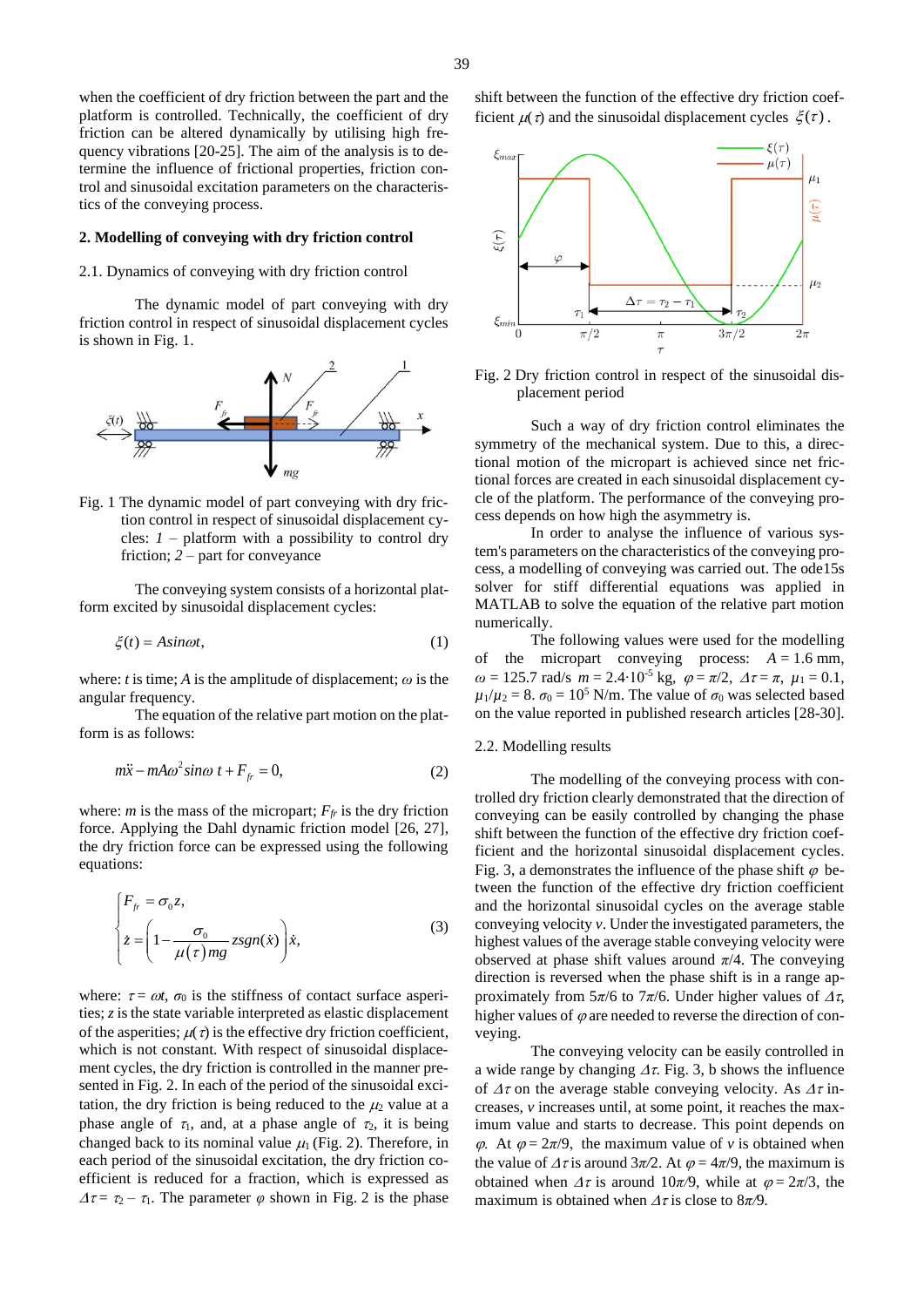The influence of frictional properties was determined using the developed mathematical model. The modelling showed that the average conveying velocity tends to decrease as the nominal dry friction coefficient increases [\(Fig.](#page-2-0) 3, c). It was also demonstrated that the average conveying velocity increases with an increase in the ratio of friction reduction  $\mu_1/\mu_2$  [\(Fig.](#page-2-0) 3, d).

The modelling demonstrated that the mass of the micropart *m* does not have a significant influence on the average conveying velocity in a range of *m* up to approximately  $10^{-3}$  kg [\(Fig.](#page-2-0) 3, e). In a range of *m* values that were higher than  $10^{-3}$  kg, a more significant influence of *m* on *v* was observed. In this range, the average conveying velocity increases with an increase in the mass of the micropart to be conveyed [\(Fig.](#page-2-0) 3, e).



<span id="page-2-0"></span>Fig. 3 Average stable conveying velocity depending on: a) the phase shift; b)  $\Delta \tau$ ; c) the nominal dry friction coefficient; d) the ratio of friction reduction; e) the mass of the micropart to be conveyed

The capability to control the conveying velocity and the motion direction is clearly seen from the three-dimensional representation of the average stable conveying velocity *v* as a function of  $\varphi$  and  $\varDelta \tau$  [\(Fig.](#page-3-0) 4, a). The threedimensional representation of the average stable conveying velocity as a function of the nominal friction coefficient and the effective friction coefficient reduction is shown in [Fig.](#page-3-0) 4, b. It shows how the average conveying velocity decreases when the nominal friction coefficient increases and the ratio  $\mu_1/\mu_2$  decreases. [Fig.](#page-3-0) 4, c shows the three-dimensional representation of the average stable conveying velocity as a function of the nominal friction coefficient and the frequency of the sinusoidal excitation. It suggests that under lower values of sinusoidal amplitude *A*, the average conveying velocity is influenced more significantly by the nominal friction coefficient [\(Fig.](#page-3-0) 4, c). It is obvious that higher values of the amplitude [\(Fig.](#page-3-0) 4, c) and frequency [\(Fig.](#page-3-0) 4, d) of the sinusoidal excitation result in higher values of the average stable conveying velocity.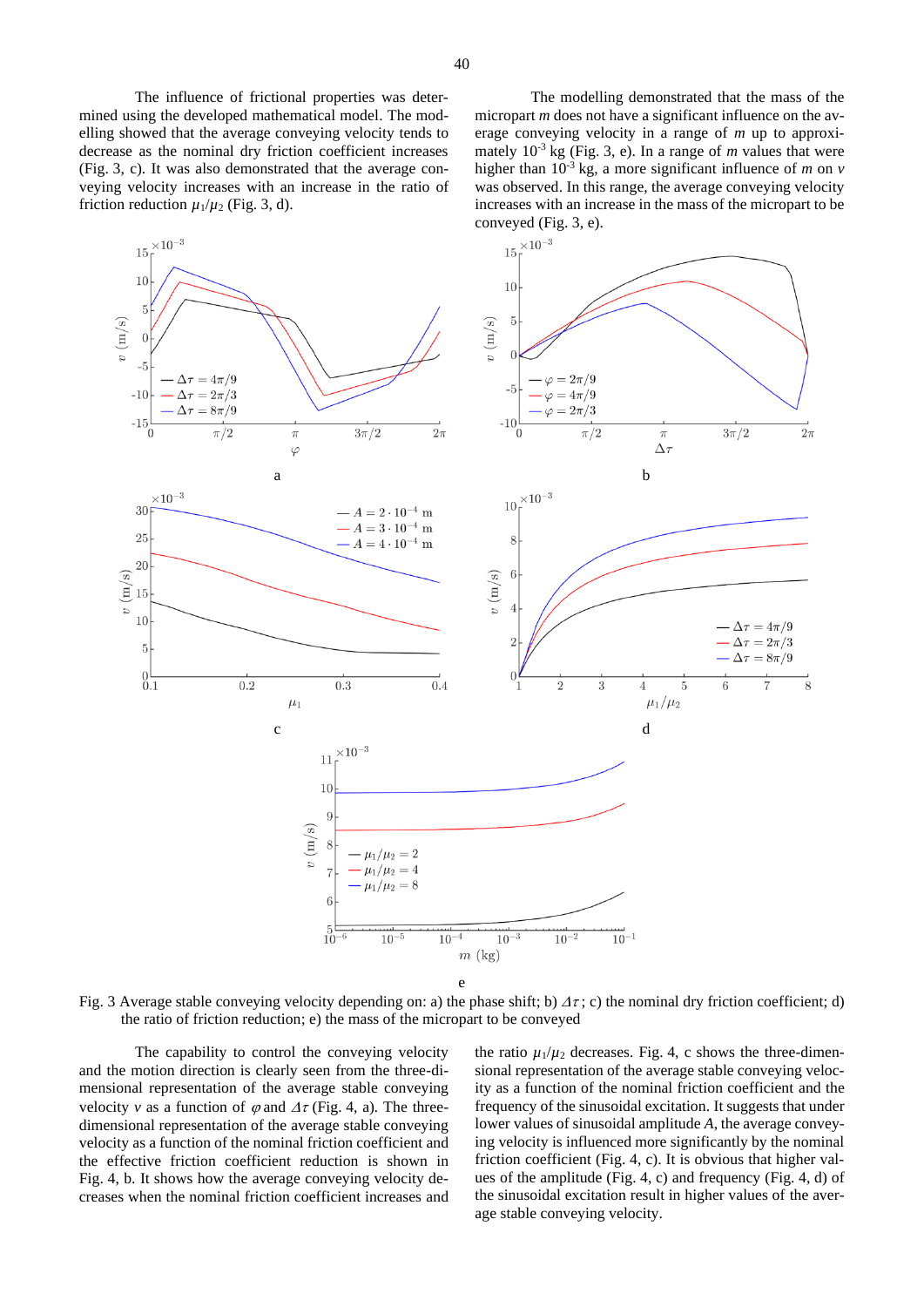

<span id="page-3-0"></span>Fig. 4 Three-dimensional representation of the average stable conveying velocity as a function of: a) the phase shift and  $\Delta \tau$ . b) the nominal dry friction coefficient and the ratio of friction reduction; c) the nominal dry friction coefficient and the amplitude of sinusoidal displacement cycles; d) the angular frequency of sinusoidal displacement cycles and the ratio of friction reduction

#### **3. Experimental analysis**

#### 3.1. Methodology

An experimental analysis was carried out to test the theoretical observations in practice. High frequency vibratory excitation was considered as a measure to control the dry friction dynamically.

The scheme of the experimental setup for the analysis of micropart conveying with controlled dry friction is presented in [Fig.](#page-4-0) 5. The platform base *9* is subjected to sinusoidal displacement cycles by employing an electrodynamic shaker *1*. A piezoelectric actuator *10* is mounted on the platform base and it generates high-frequency vibrations to control the effective friction coefficient between the micropart *8* and the platform for conveying *11*. The signals of sinusoidal displacement cycles and high-frequency excitation for the piezoelectric actuator are generated by a RIGOL DG4202 arbitrary waveform generator *4*.

The signal for the piezoelectric actuator is composed of high frequency pulses in burst mode. This signal is synchronised in accordance with the period of sinusoidal displacement cycles. Similar like it is shown in [Fig.](#page-1-1) 2, high frequency pulses are activated at the instant of time  $\tau_1$  in respect of the period of the sinusoidal displacement cycles, and, at the instant of time  $\tau_2$ , high frequency pulses are deactivated. In this way, the piezoelectric actuator is active for a fraction equal to  $\Delta \tau$  in each period of the sinusoidal displacement cycles of the platform with a phase shift of *φ*.

The signal of sinusoidal displacement cycles is amplified by an AMC iA4X125 amplifier *2*, while the signal of high-frequency excitation for the piezoelectric actuator is amplified by an EPA-104 piezo linear amplifier *3*. The vibrational response of the system is monitored by vibration sensors *6* and *7*. All these signals from the sensors and the generator are monitored by a RIGOL DS1054 digital oscilloscope *5*.

General multilayer ceramic capacitors (MLCC) were chosen as microparts for conveying since they are widely used in microelectronics. The experimental setup was tested using 0402 (1.0×0.5×0.5 mm), 0805  $(2.0 \times 1.25 \times 0.85 \text{ mm})$  and 1206  $(3.2 \times 1.6 \times 0.85 \text{ mm})$  type MLCC capacitors (Samsung) [\(Fig.](#page-4-1) 6).

41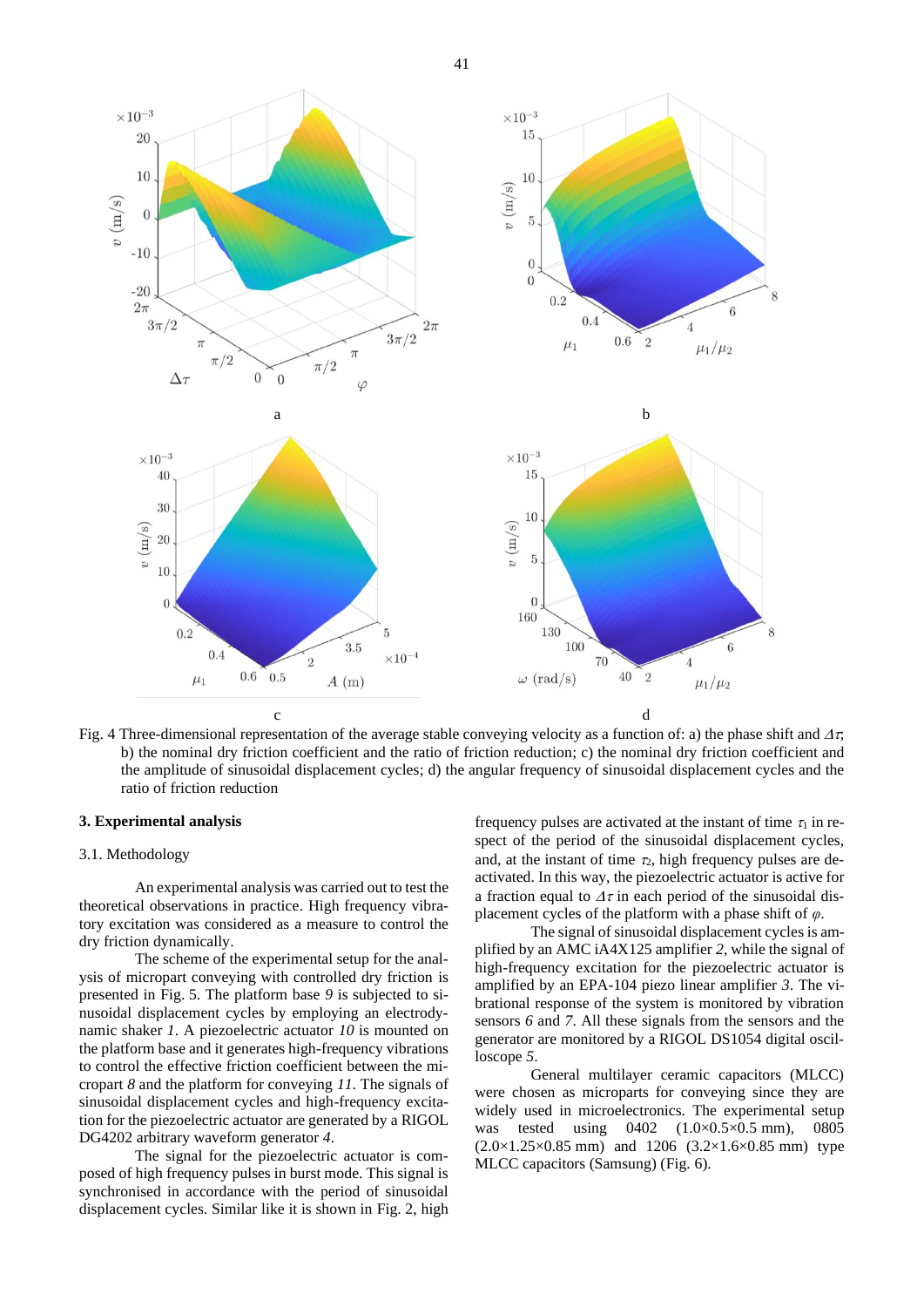

<span id="page-4-0"></span>Fig. 5 Scheme of experimental setup: *1* – electrodynamic shaker; 2 – low-frequency vibration amplifier; *3* – high-frequency vibration amplifier; *4* – arbitrary waveform generator; *5* – digital oscilloscope; *6*, *7* – vibration sensors; *8* – micropart; *9* – platform base subjected to sinusoidal displacement cycles; *10* – piezoelectric actuator; *11* – platform for conveying; *12* – camera; *13* – computer



Fig. 6 Samsung 1210 MLCC capacitor

<span id="page-4-1"></span>A Phantom v711 (1280×800 CMOS sensor, 1Mpx, 20 µm pixel size) high-speed camera *12* was used to track the conveying of the micropart. It was equipped with a Canon MP-E 65 mm f/2.8 1-5x Macro Lens. A frame rate of 500 frames per second at a resolution of 800×800 was selected for the recordings. A computer *13* was used to control the camera and store the recordings. In order to digitize the coordinates of the micropart over time, a video processing program was developed in MATLAB, employing the normalized cross-correlation approach.

#### 3.2. Experimental results

Fig. 7 shows typical oscillograms of the signal for sinusoidal displacement cycles, the signal of high frequency pulses in burst mode for dry friction control, and the vibrational response of the platform. They reveal how the micro-





Fig. 7 Oscillograms of the system's signals: *1* – signal for sinusoidal displacement cycles; *2* – signal of high frequency pulses in burst mode for dry friction control; *3* – vibrational response of the platform



Fig. 8 Captured displacement of micropart over time at different  $\omega$  and  $\Delta \tau$  values,  $A = 0.16$  mm,  $\varphi = \pi/2$ 

The character of the displacement of micropart over time is shown in Fig. 8.

The moving micropart performs steps and the size of these steps depends on the control parameters (Fig. 8). A required step size can be maintained by adjusting the frequency and amplitude of sinusoidal excitation as well as  $\Delta \tau$ .



<span id="page-4-2"></span>Fig. 9 Experimental average stable conveying velocity *v* depending on: a) the phase shift *φ*, *A* = 0.16 mm, *ω* = 125.7 rad/s,  $\Delta \tau = 7\pi/15$ ; b)  $\Delta \tau$ ,  $A = 0.16$  mm,  $\varphi = \pi/2$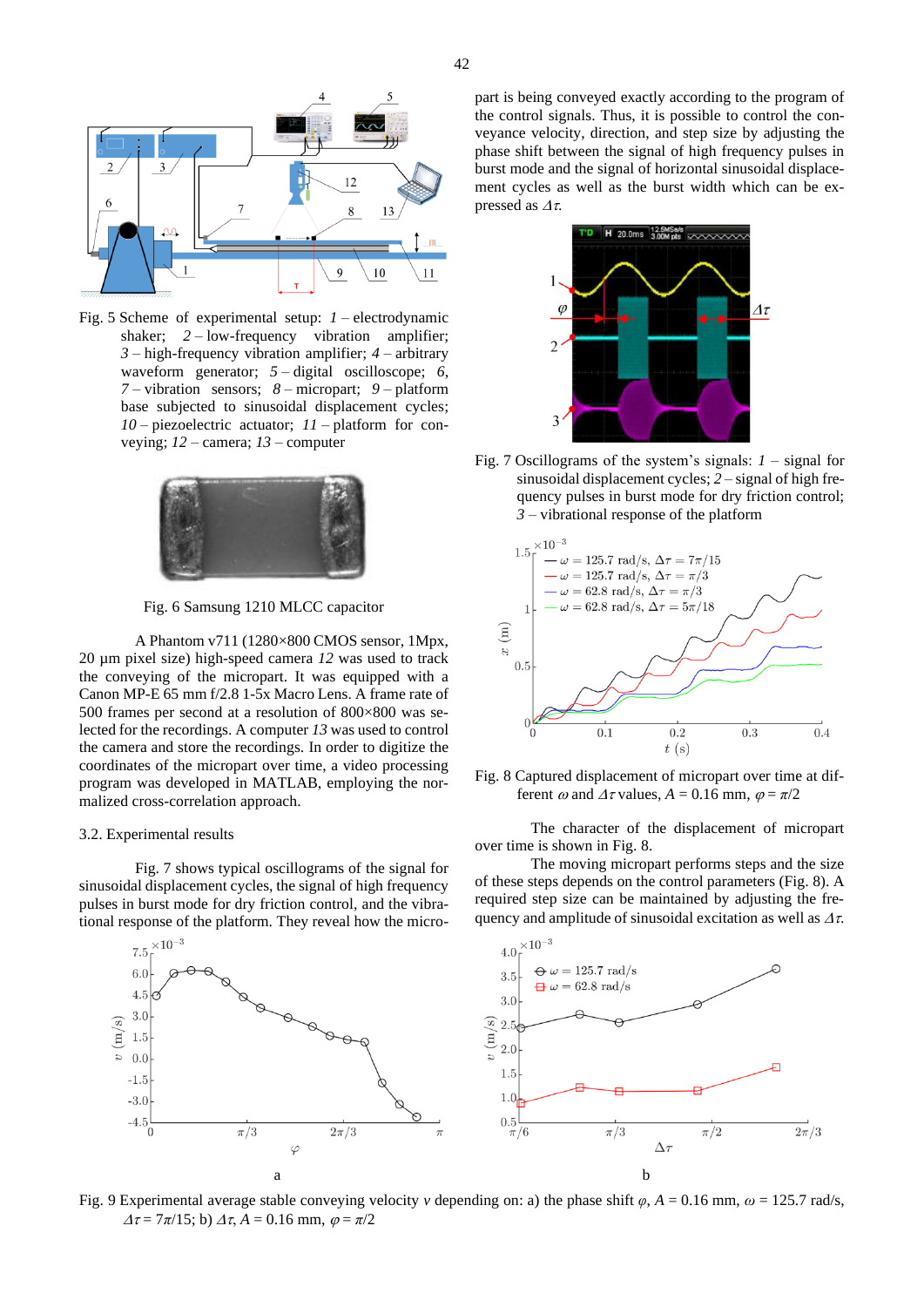Consistently with the modelling results, the experiments confirmed that the velocity and direction of conveying depend on the phase shift *φ* [\(Fig. 9,](#page-4-2) a). Similarly, like it was observed in the modelling results [\(Fig.](#page-2-0) 3, a), the conveying direction was changed when *φ* was near 5*π*/6 [\(Fig.](#page-4-2)  [9,](#page-4-2) a). [Fig. 9,](#page-4-2) b shows the influence of  $\Delta \tau$  on *v* when  $A = 0.16$  mm and  $\varphi = \pi/2$ . As it was observed in the modelling results [\(Fig.](#page-2-0) 3, b), the experimentally obtained average stable conveying velocity was tending to increase with an increase in  $\Delta \tau$  under the analysed conditions [\(Fig. 9,](#page-4-2) b). The experimental findings qualitatively confirmed the trends observed by the modelling and showed that the proposed method can be applied in practice.

#### **4. Conclusions**

A mathematical model of conveying process was developed applying the Dahl dynamic friction model, and it was solved numerically to determine the influence of frictional properties, friction control and sinusoidal excitation parameters on the characteristics of the conveying process. The modelling showed that the direction and velocity of conveying can be controlled by changing the phase shift between the function of the effective dry friction coefficient and the horizontal sinusoidal displacement cycles. The conveying velocity can be easily controlled in a wide range by changing  $\Delta \tau$ . The modelling showed that the average conveying velocity tends to decrease as the nominal dry friction coefficient increases. The average conveying velocity increases with an increase in the ratio of friction reduction. An increase in the amplitude or the frequency of the sinusoidal excitation results in an increase in the average conveying velocity.

To test the theoretical observations in practice, an experimental setup for micropart conveying with controlled dry friction was created and build. Consistently with the modelling results, the experimental results demonstrated how the stable conveying velocity, direction and step size are controlled by regulating the parameters of the signals for sinusoidal displacement cycles and high frequency pulses in burst mode for dry friction control. The experimental findings qualitatively confirmed the trends observed by the modelling and showed that the proposed method can be applied in practice. The conveying method can be practically used in conveying, feeding, manipulation and assembly systems for miniature and microparts in the mechatronics, electronic and other industries.

#### **Acknowledgments**

This research was funded by a grant (No. S-MIP-19-64) from the Research Council of Lithuania.

#### **References**

1. **Gires, P.; Poulain, C.** 2019. Near-field acoustic manipulation in a confined evanescent Bessel beam, Communications Physics 2(1): 1-8.

http://dx.doi.org/10.1038/s42005-019-0191-z.

2. **Xu, D.; Cai, F.; Chen, M.; Li, F.; Wang, C.; Meng, L.,** et al. 2019. Acoustic manipulation of particles in a cylindrical cavity: theoretical and experimental study on the effects of boundary conditions, Ultrasonics 93: 18- 25.

http://dx.doi.org/10.1016/j.ultras.2018.10.003.

- 3. **Ostasevicius, V.; Jurenas, V.; Gaidys, R.; Golinka, I.; Kizauskiene, L.; Mikuckyte, S.** 2020. Development of a piezoelectric actuator for separation and purification of biological microparticles, Actuators 9(3): 61-74. http://dx.doi.org/10.3390/act9030061.
- 4. **Kashima, R.; Koyama, D.; Matsukawa, M.** 2015. Two-dimensional noncontact transportation of small objects in air using flexural vibration of a plate, IEEE Transactions on Ultrasonics, Ferroelectrics, and Frequency Control 62(12): 2161-2168.

http://dx.doi.org/10.1109/TUFFC.2015.006998.

5. **Xiao, X.; Li, Y.; Xiao, S.** 2017. Development of a novel large stroke 2-DOF micromanipulator for micro/nano manipulation, Microsystem Technologies 23(7): 2993- 3003.

http://dx.doi.org/10.1007/s00542-016-2991-3.

- 6. **Zhao, J.; Li, Y.; Xu, H.** Design and analysis of a new type of spatial flexible micromanipulation platform. Proceedings of the 13th World Congress on Intelligent Control and Automation (WCICA): 199-204. http://dx.doi.org/10.1109/WCICA.2018.8630732.
- 7. **Lienemann, J.; Weiß, D.; Greiner, A.; Kauzlaric, D.; Grünert, O.; Korvink, J. G.** 2012. Insight into the micro scale dynamics of a micro fluidic wetting-based conveying system by particle based simulation, Microsystem Technologies 18(4): 523-530. http://dx.doi.org/10.1007/s00542-012-1460-x.
- 8. **Kritikou, G.; Aspragathos, N.; Moulianitis, V.** 2019. Algorithms for the motion of randomly positioned hexagonal and square microparts on a "Smart platform" with electrostatic forces and a new method for their simultaneous centralization and alignment, Micromachines 10(12): 874.

http://dx.doi.org/10.3390/mi10120874

9. **Yuan, W.; Stork, J. A.; Kragic, D.; Wang, M. Y.; Hang, K.** 2018. Rearrangement with nonprehensile manipulation using deep reinforcement learning, 2018 IEEE International Conference on Robotics and Automation (ICRA): 270-277.

http://dx.doi.org/10.1109/ICRA.2018.8462863.

- 10.**Ta, Q. M.; Cheah, C. C.** 2019. Stochastic control for orientation and transportation of microscopic objects using multiple optically driven robotic fingertips, IEEE Transactions on Robotics 35(4): 861-872. http://dx.doi.org/10.1109/TRO.2019.2902064.
- 11. **Piatkowski, T.; Wolski, M.; Dylag, K.** 2019. Angular positioning of the objects by the system of two oblique friction force fields, Mechanism and Machine Theory 140: 668-685.

http://dx.doi.org/10.1016/j.mechmachtheory.2019.06.028.

12. **Chen, H.; Jiang, S.; Liu, R.; Zhang, W.** 2018. Particle directional conveyance under longitudinal vibration by considering the trough surface texture: Numerical simulation based on the discrete element method, Shock and Vibration 2018.

http://dx.doi.org/10.1155/2018/8260462.

13. **Rizwan, M.; Shiakolas, P. S.** 2012. Towards the realization of a conveyor platform for microparts employing a deformable surface, Proceedings of the ASME 2012 International Mechanical Engineering Congress and Exposition: 311-318.

http://dx.doi.org/10.1115/IMECE2012-87910.